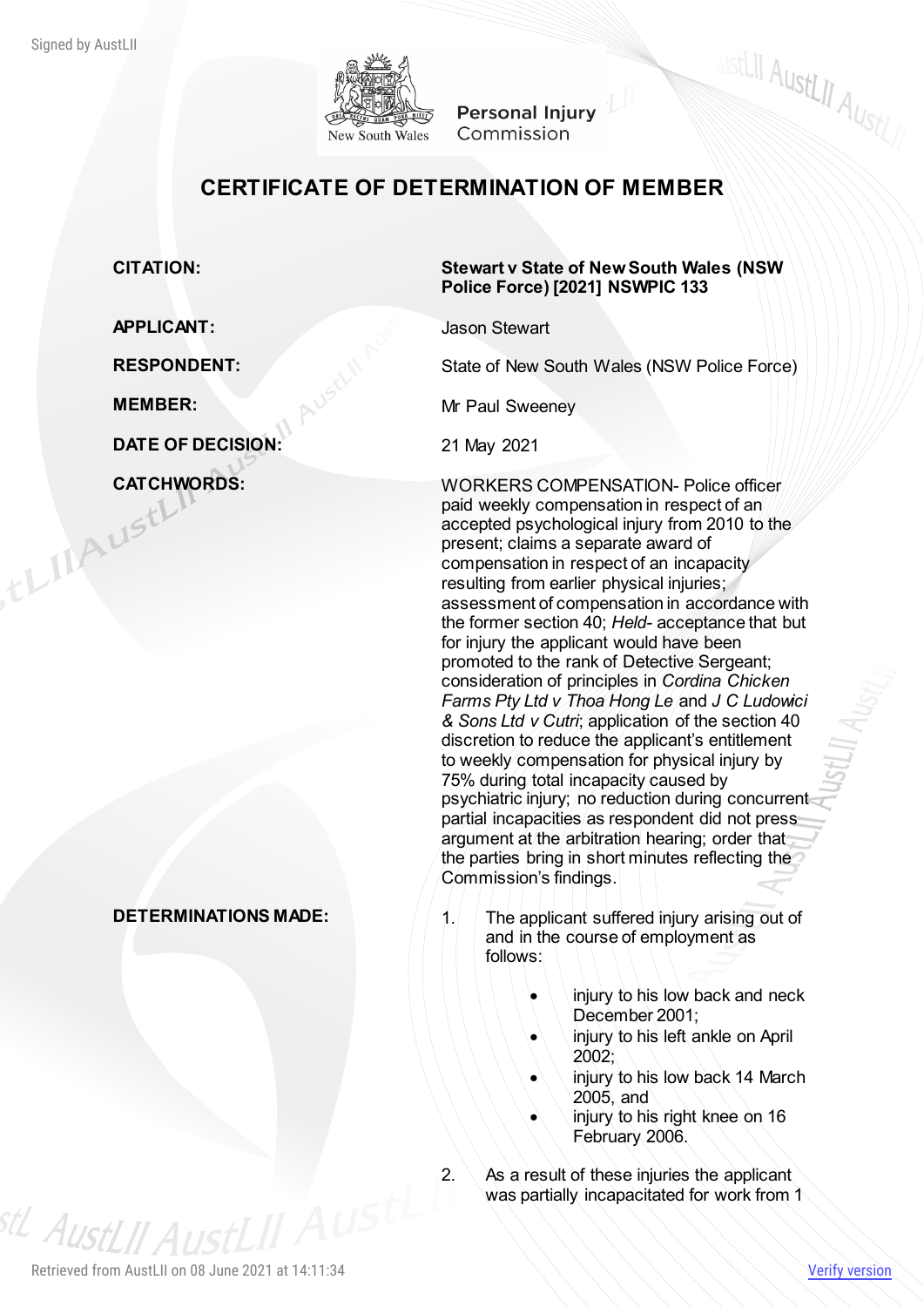- July 2010 to date and continuing. 3. Prior to 3 April 2019 the applicant had a dependent wife and two children and thereafter a dependent wife and one dependent child.
- 4. The applicant would have been promoted to the rank of detective sergeant by 1 July 2010 but for injury.
- 5. The applicant's probable weekly earnings for the purposes of section 40(2)(a) of the *Workers Compensation Act 1987* (the 1987 act) is the loaded rate applicable to that position from time to time plus an above award payment of 10%.
- 6. The applicant's ability to earn in some suitable employment from time to time for the purposes of section 40(2)(b) of the 1987 Act is as follows:
	- the loaded earnings of a detective senior constable from 1 July 2010 to 30 June 2016;
	- the sum of \$1,500 from 1 July 2016 to 14 January 2021, and
	- the sum of \$1,709.40 from 15 January 2021 to date and continuing.
- 7. In the exercise of the discretion granted by section 40 of the 1987 Act reduce the compensation payable in the period between 1 July 2010 and 30 June 2016 by 75%.
- 8. Liberty to apply in respect of the above calculations.
- 9. If it has not already been done applicant to lodge a copy of his statement dated 7 April 2021 with the Commission under cover of an Application to Admit Late Documents.
- 10. Order the parties to lodge short minutes setting out the agreed award to which the applicant is entitled on the basis of the above findings bearing in mind that the compensation under the award, the weekly payment the applicant is receiving in respect of his psychological injury and his ability to earn/actual earnings must not exceed his probable weekly earnings but

<sup>stL</sup> AustLII Aus

ELILAUSELII AUSELII Aust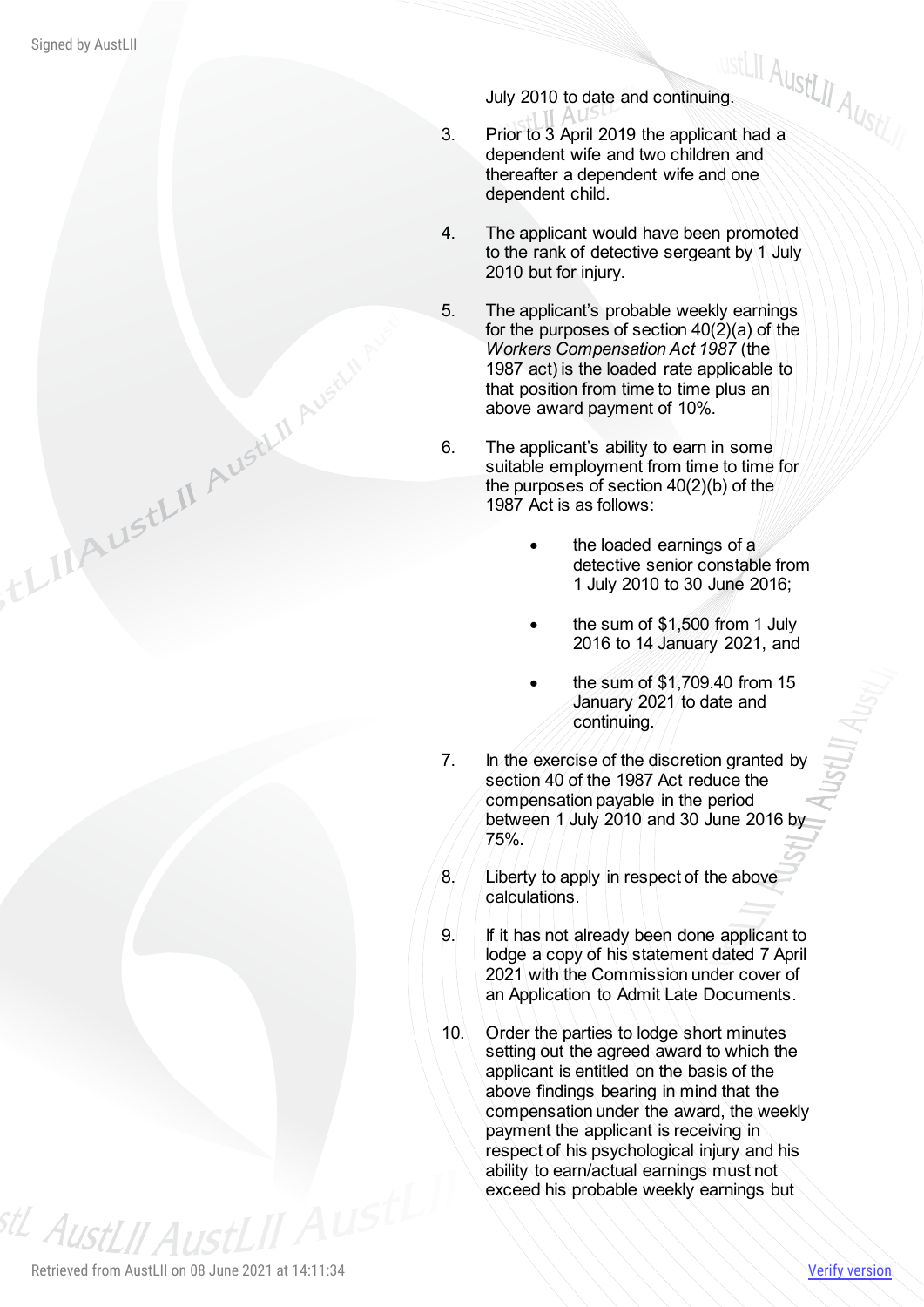for the injury.  $\|$  H<sub>211</sub>

## **STATEMENT OF REASONS**

#### **INTRODUCTION**

- 1. Jason Stewart (the applicant) was appointed as a police officer in 1995. He was discharged from the NSW Police Force (the respondent) on medical grounds on 15 April 2010. At that time he was a detective senior constable.
- 2. The respondent accepted that the medical condition for which the applicant was discharged constituted a psychological injury for the purposes of the *Workers Compensation Act 1987* (the 1987 Act) and paid him weekly payments of compensation. These payments have continued to the present.
- 3. As a result of his psychological injury, the applicant was unable to work for several years. In 2016, he returned to work as a general assistant with the Parramatta Eels Football Club. He was made redundant from this position on 11 November 2020. In January 2021, he was employed by the NSW Department of Education as a youth outreach worker at the Ajuga School at Glenfield.

#### **PROCEDURE BEFORE THE COMMISSION**

- 4. By these proceedings, the applicant claims an award for weekly compensation from 1 July 2010 to date and continuing. He alleges that the incapacity which entitles him to an award of compensation results from physical injuries to his spine, right knee and left ankle in the course of his employment on 14 March 2005, 28 December 2001, 8 April 2002 and 16 February 2006.
- 5. The applicant alleges that if he had remained in the notional employment of the respondent, he would have been promoted to detective sergeant in 2010 and to the rank of inspector in 2015. His probable weekly earnings but for injury should be ascertained by reference to the earnings of police officers of those ranks in the notional employment of the respondent.
- 6. The respondent did not specifically dispute any aspect of this claim by serving a s 78 Notice. On 6 January 2021, the respondent's solicitors informed the applicant's solicitors by letter that they were now instructed to act for the respondent. A Reply was filed in due course. It did not, however, specify any particular grounds of dispute.
- 7. When the matter came on for telephone conference on 5 March 2021, Mr Bourke, solicitor represented the applicant and Mr Jeppersen, solicitor represented the respondent. I was informed that the parties were in the midst of settlement negotiations. There was, however, general discussion of the criteria for two awards, or two discrete payments of weekly compensation, articulated by Deputy President Roche in *Cordina Chicken Farms Pty Ltd v Thoa Hong Le* [2008] NSWWCCPD 125 (24 October 2008) (*Cordina Chicken*). Mr Bourke also referred me to a recent decision of Arbitrator Edwards which considered *Cordina*, *Gary Smurthwaite v State of New South Wales* [2019] NSWWCC 214 (17 June 2019) (*Smurthwaite*).
- 8. By its Reply, the respondent adduced no evidence in respect of any of the issues which arose from the applicant's claim or the evidence attached to the Application to Resolve a Dispute (the Application). At the telephone conference, it did not seek leave to adduce evidence on any material issue.
- 9. When the matter came on for conciliation and arbitration on 13 April 2021, Mr Hammond, of counsel, represented the applicant and Mr Gaitanis, of counsel, represented the respondent. The matter was heard over the telephone.

**WEELIT AUSTLIT AUSTLIN**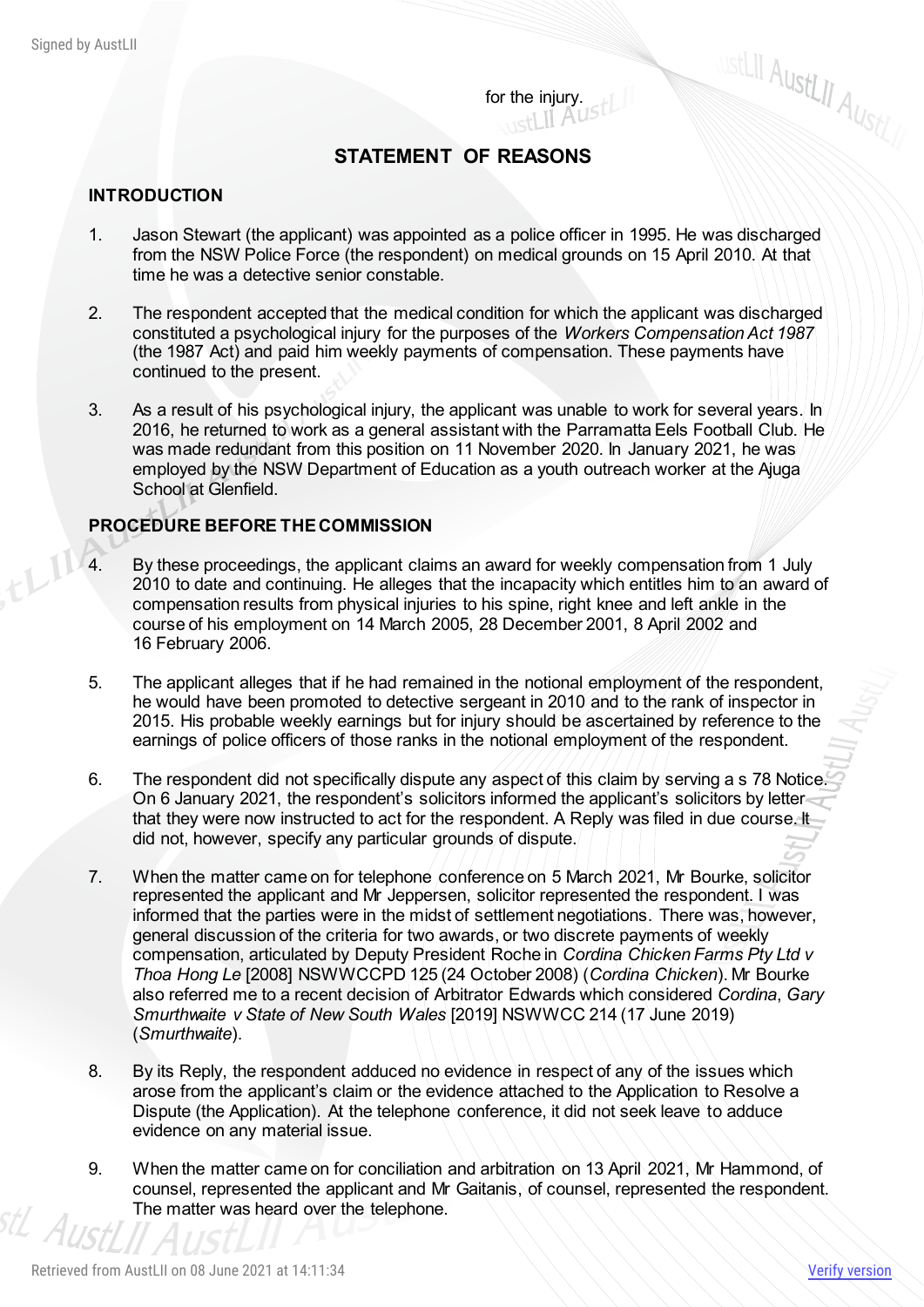- AustLII<br>10. During conciliation I was informed by counsel that the parties were unable to reach a<br>10. During conciliation I was informed by counsel that the parties were unable to reach a<br>10. During conciliation I was inf mutually satisfactory resolution of their dispute. I am satisfied that the parties, who were represented by experienced lawyers, had ample opportunity to consider settlement.
- 11. At the commencement of the hearing, Mr Hammond pointed out that the respondent had not lodged a s 78 Notice and that much of the applicant's case was, therefore, undisputed. That is probably not an entirely accurate characterisation of the matters raised at the telephone conference. Nonetheless, it is true that the respondent had not sought to specifically raise issues. Rather, it had generally relied upon the pre-conditions for two awards set out by Deputy President Roche in *Cordina Chicken.*
- 12. As the applicant could point to no prejudice, I gave the respondent leave to raise the following factual issues:
	- (a) whether the applicant would have been promoted to a detective inspector in 2015 or at all;
	- (b) the extent of the applicant's ability to earn by reason of his physical injuries, and
	- (c) the manner in which the s 40 discretion should be exercised in the circumstances of the case.
- 13. In my opinion these issues largely fall within the categories of issues raised by *Cordina Chicken* and were clearly telegraphed as being in dispute at the telephone conference.
- 14. As both counsel addressed in general terms on issues arising from s 40 of the 1987 Act, at the conclusion of the submissions I directed the parties to lodge a further schedule setting out their assertions as to the applicant's probable weekly earnings but for injury and his actual earnings/ability to earn but for injury.
- 15. In response to this Direction, the respondent lodged documents from the applicant's "Transfer/Promotions File" on 30 April 2021, which recorded circumstances relevant to his promotion in the Police Force in 2004. Based on this material, the respondent submitted that the applicant would not have attained the rank of sergeant if he had remained a police officer. Unsurprisingly, the applicant objected to this evidence.
- 16. At a further telephone conference on 7 May 2021, at which each party was represented by his solicitor, I ruled that paragraphs 6, 7 and 11 of the additional submissions made by the respondent and the annexures to those submissions should not be received in evidence. My Direction of 13 April 2021 was not intended to elicit further evidence from the parties but to address the monetary consequences of their arguments.
- 17. More importantly, the assertion made by the respondent in its submission dated 30 April 2021 was totally inconsistent with the submission made by counsel for the respondent at the arbitration hearing. At that time, Mr Gaitanis had conceded that the applicant was entitled to an award of compensation for his physical injuries from the date of his medical discharge and that the evidence established on the balance of probabilities that he would have been promoted to the rank of sergeant at about that time. Thus, the additional evidence sought to be tendered from the Promotion/Transfer File could only have been received if the respondent sought leave to resile from the submission made at the arbitration hearing and the applicant had been permitted to call further evidence addressing the issue.
- 18. In circumstances where the respondent had deliberately chosen not to adduce any evidence on any material issues raised in the case throughout the course of the matter, it would be absurd to permit further evidence to be adduced several weeks after the close of argument and after I had commenced to write these reasons. It is possible that the tender of the file may have some bearing on the inferences that might otherwise be drawn from the

<sup>stL</sup> AustLII A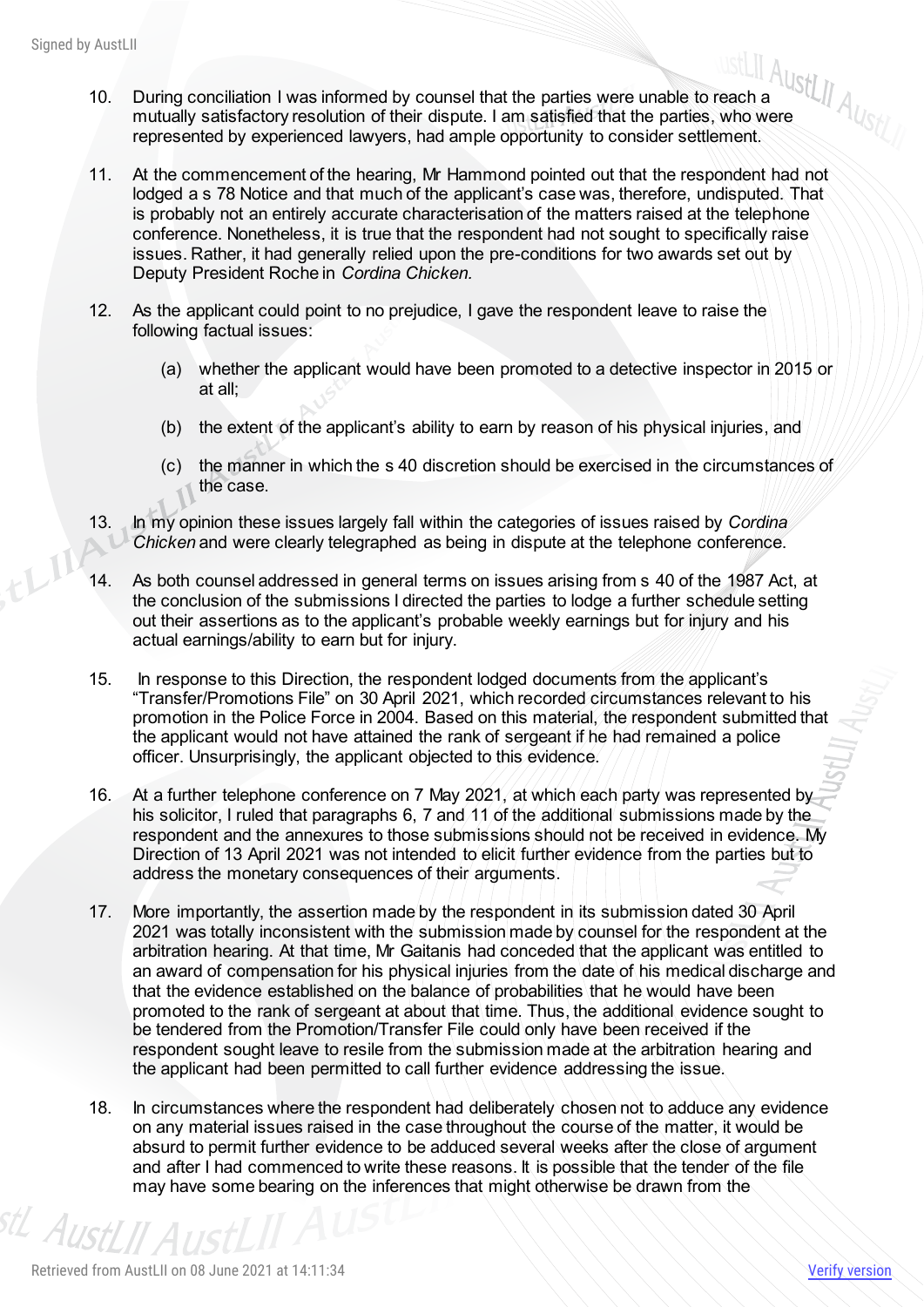respondent's failure to adduce evidence. As this was not argued, however, it is unnecessary to dwell on the point.

19. While I have admitted the balance of the wages schedule prepared by the respondent, I find it incomprehensible as it does not appear to address s 40 of the 1987 Act.

### **EVIDENCE**

- 20. The documents in evidence before the Commission are as follows:
	- (a) Application and the documents attached;
	- (b) Reply and the documents attached;
	- (c) Application to Admit Late Documents dated 7 April 2021 containing an additional statement of the applicant;
	- (d) Supplementary statement of the applicant dated 7 April 2021, and
	- (e) Applications to Admit Late Documents dated 18 April 2021 and 30 April 2021 containing earnings calculations save for paragraphs 6, 7 and 11 of the respondent's additional submission which has been excluded from the evidence.
- 21. Other than these paragraphs, there was no objection to the documentation referred to above. There was no application at the arbitration hearing to adduce further oral or written evidence.

#### **SUBMISSIONS**

- 22. The submissions of the parties are recorded and I do not propose to reiterate those submissions in these short reasons. I record, however, the general thrust of counsel's arguments.
- 23. Mr Hammond submitted that the applicant's probable weekly earnings but for injury in respect of his physical injuries should be calculated by reference to the earnings of a detective sergeant to 2015 and a detective inspector thereafter. His ability to earn should be determined by reference to the part-time work he had performed after leaving the police force. Alternatively, it should be determined by reference to the base or "loaded" earnings of a senior constable without allowance for overtime, shift work, or other benefits.
- 24. Mr Hammond argued that it was clear from the medical evidence and the payment of compensation by the respondent that the applicant had a discrete and significant incapacity caused by his physical injuries before the onset of psychiatric condition. Reduction of compensation by exercise of the s 40 discretion during the period of the applicant's probable total incapacity due to psychiatric injury should be attenuated by reason of the severity of the physical condition and the magnitude of the applicant's earnings.
- 25. By the wages schedule lodged in accordance with my Direction, the applicant submitted that the actual earnings during the period prior to his employment at the Parramatta Eels Football Club should reflect the base earnings of a non-operational detective constable working four days a week.
- 26. Mr Hammond submitted that the applicant was a witness of truth and that his uncontradicted evidence should be accepted without reservation. As I understand that submission, I should prefer the applicant's evidence that his capacity resulting from his physical injury limits him to four days a week in semi-sedentary work to that of Dr Anderson who opined that he was fit for full time work with restrictions.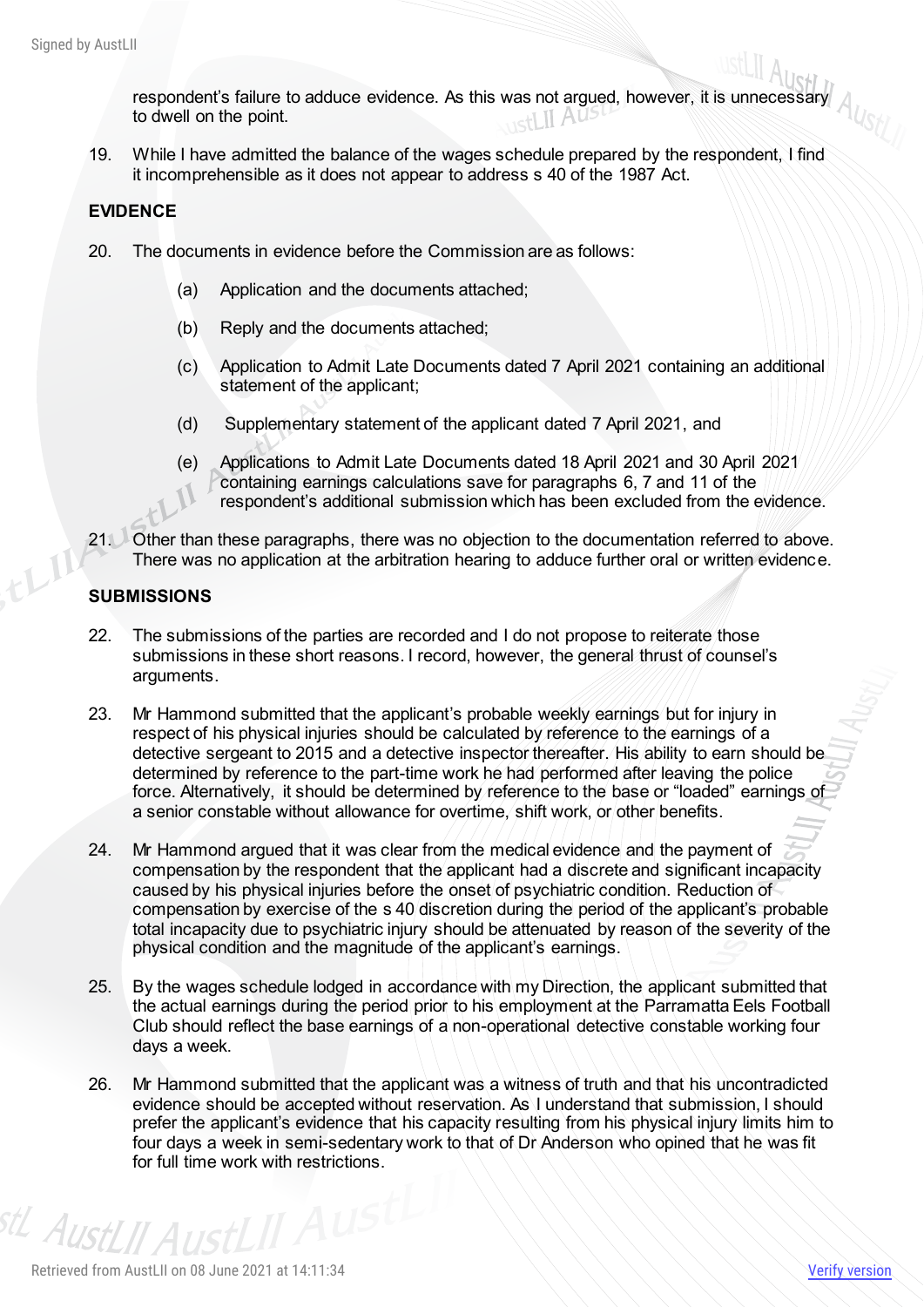- 27. Mr Gaitanis submitted that the evidence in respect of the applicant's promotion to inspector was vague and unsatisfactory. He submitted that there was no medical evidence which supported the applicant's contention that he was only fit for part-time sedentary/clerical/ administrative work. He submitted that during the applicant's total incapacity by reason of his psychological injury, the Commission should exercise its discretion to significantly reduce the applicant's entitlement to an award of compensation in respect of his physical injuries bearing in mind the fact that he was in receipt of weekly payments for his psychological injury.
- 28. Before attempting to resolve the issues in dispute, it is necessary to set out the applicant's evidence and the evidence of the lay witnesses in the applicant's case. What follows is not intended to be a comprehensive survey of the evidence. Rather, I set out the salient points of the evidence so that the way in which the Commission has determined the matter can be more readily understood.

#### **The applicant**

- 29. The evidence of the applicant is primarily contained in his statements dated 1 December 2020, 11 March 2021 and 7 April 2021. Each of these statements contain paragraphs which recite his opinion in respect of issues in dispute including his promotion to the position of sergeant and the position of detective inspector had he remained a police officer. These paragraphs were not objected to at the arbitration hearing. The applicant's opinion in respect of promotion, however, is of doubtful probative value and is of little weight.
- 30. By his initial statement, the applicant says that he was appointed by the respondent in 1995 at 24 years of age. He recounts his experience as a detective at suburban police stations in Sydney and at the Tactical Operations Unit of the State Protection Group. He specifically refers to the following injuries:
	- (a) on 28 December 2001 he was involved in a motor vehicle incident when he suffered injuries to his back and neck;
	- (b) on 8 April 2002 he twisted his left ankle during the course of carrying out a normal patrol;
	- (c) on 14 March 2005 he injured his back while lifting a tip bag for a training session with the State Protection Group;
	- (d) on 2 November 2005 he injured his neck when a car that he was driving hit a wall, and
	- (e) on 16 February 2006 he injured his right knee jumping off a fence while pursuing offenders.
- 31. The applicant says that over the years following these incidents he experienced neck and back pain while "wrestling, pushing, throwing, rolling, climbing and grasping and holding activities during the course of my duties as a Police Officer".
- 32. He also says that he has aggravated his right knee injury on numerous occasions since 16 February 2006 but "always tried to live with the pain and discomfort as best I can". He says he has continued to experience constant aches in his neck and back. He has also experienced "flare-up" of his ankle pain which he has treated by pain relief or modifying his activities.
- 33. In respect of his right knee, he says that:

<sup>stL</sup> AustLII AustLII Austl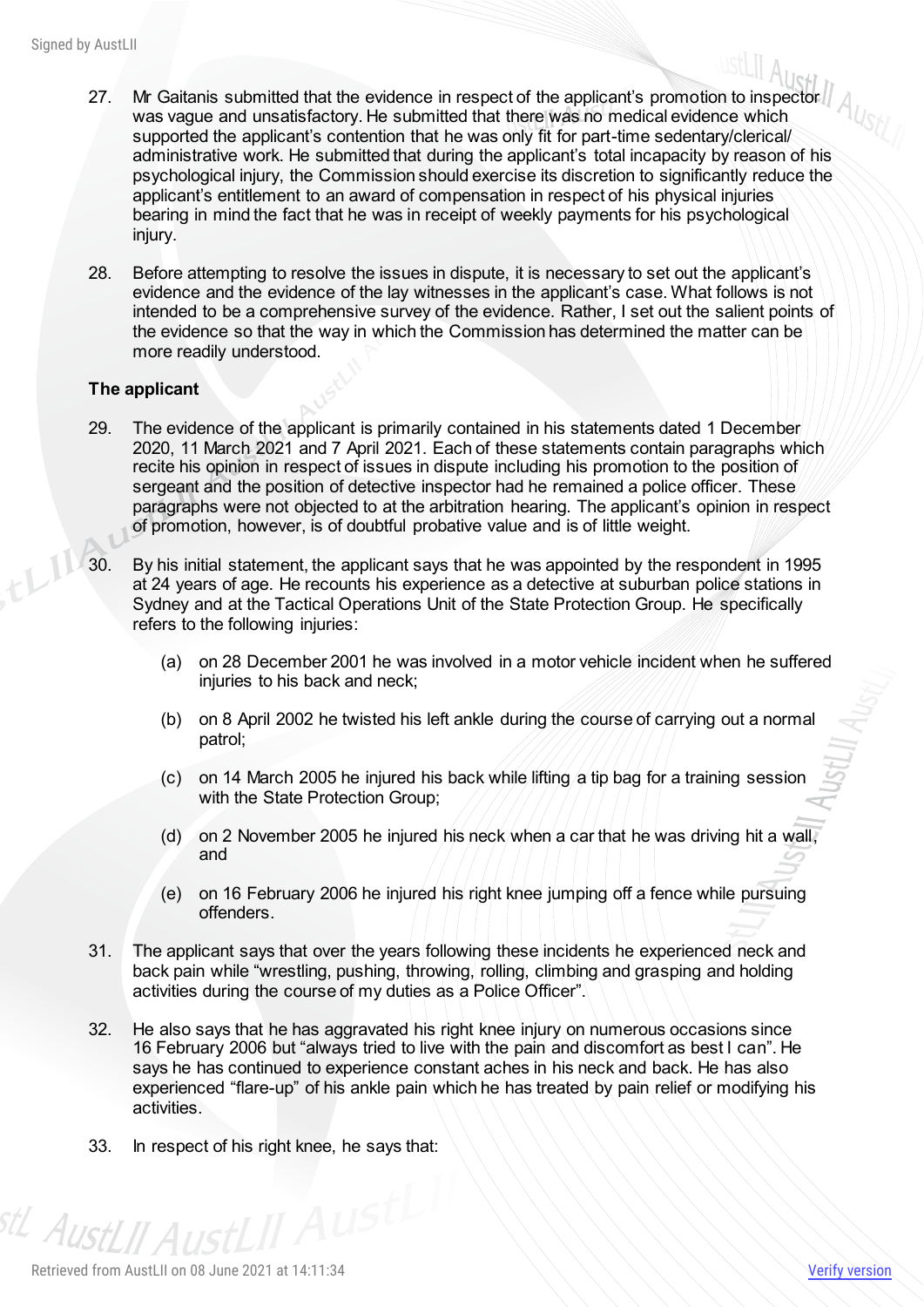"My right knee has caused the greatest impact on my life. Prior to my knee injury I used to run most days. Since then I have not had any long runs and I have had to start new exercise routines to accommodate my knee.

The pain I feel in my knee is now fairly constant and it does impact on what I do on a daily basis. Whilst I still try to walk most days there is never ever a time when my knee does not cause pain and discomfort. It is now just something I try my best to put up with."

- 34. The applicant says that by 2006 he was on permanently restricted duties due to his physical injuries being largely confined to station duties. While so confined he was rendered unfit for work by PTSD .
- 35. The applicant says that he continues to experience symptoms of PTSD including ongoing nightmares and an inability to concentrate. He says that he remains hypervigilant, suffers from low motivation, and irritability, and sees a psychiatrist every 12 weeks. He continues:

"My PTSD certainly makes me totally unemployable as a police officer due to the constant triggering of symptoms that would occur if I had to carry out the usual duties of a General Duties Officer.

However, I think I would have the (psychological) ability to work in other areas where I could avoid stressful triggers."

- 36. The applicant says that he commenced work as a general assistant at the Parramatta Leagues Club in 2016. Subsequently his role extended to "wellbeing". He says that he earned \$40,000 to \$50,000 a year depending on the changing nature of this role.
- 37. The applicant relates a plethora of physical disabilities arising from his injuries. He says that he is only able to stand for "approximately 30 minutes", sitting is painful, his right knee injury precludes him from performing a large range of physical activities including on rough and uneven ground.
- 38. The applicant says that he undertakes daily exercises. Nonetheless, by reason of his back, neck and right knee injuries, he is excluded from lifting, carrying, typing and pulling/pushing activities and other duties. He says that obtaining "any sort of employment other than my current employment with the Parramatta Rugby League Club would be very difficult."
- 39. The applicant then addresses a large number of job classifications that he asserts he would be unable to perform by reason of his physical disabilities or his psychological disabilities or a combination of both. They include security consultant, insurance investigator, law clerk, social security assessor, liaison officer, occupational health and safety officer, training and development professional, facilities manager, sales representative/shop assistant, customer service operator, nursing home attendant, supermarket/night fill, factory work and cleaner.
- 40. The applicant says that he has seen a number of his former colleagues go on to become sergeants, inspectors and superintendents:

"There is no doubt that my knee has significant effect on my ability to get promoted, particularly when I was also struggling with neck problems, ankle problems and lower back issues. I probably could have done virtually any role if only I had one physical injury because I would have been able to carry it but having the combination of 4 physical injuries made it difficult to carrying out the full range of General Duties required of most non-desk/admin/ managerial positions within the Police Force.

The emerging PTSD would have prevented me working in any non-operational or nonphysical role."

<sup>stL</sup> AustLII Aus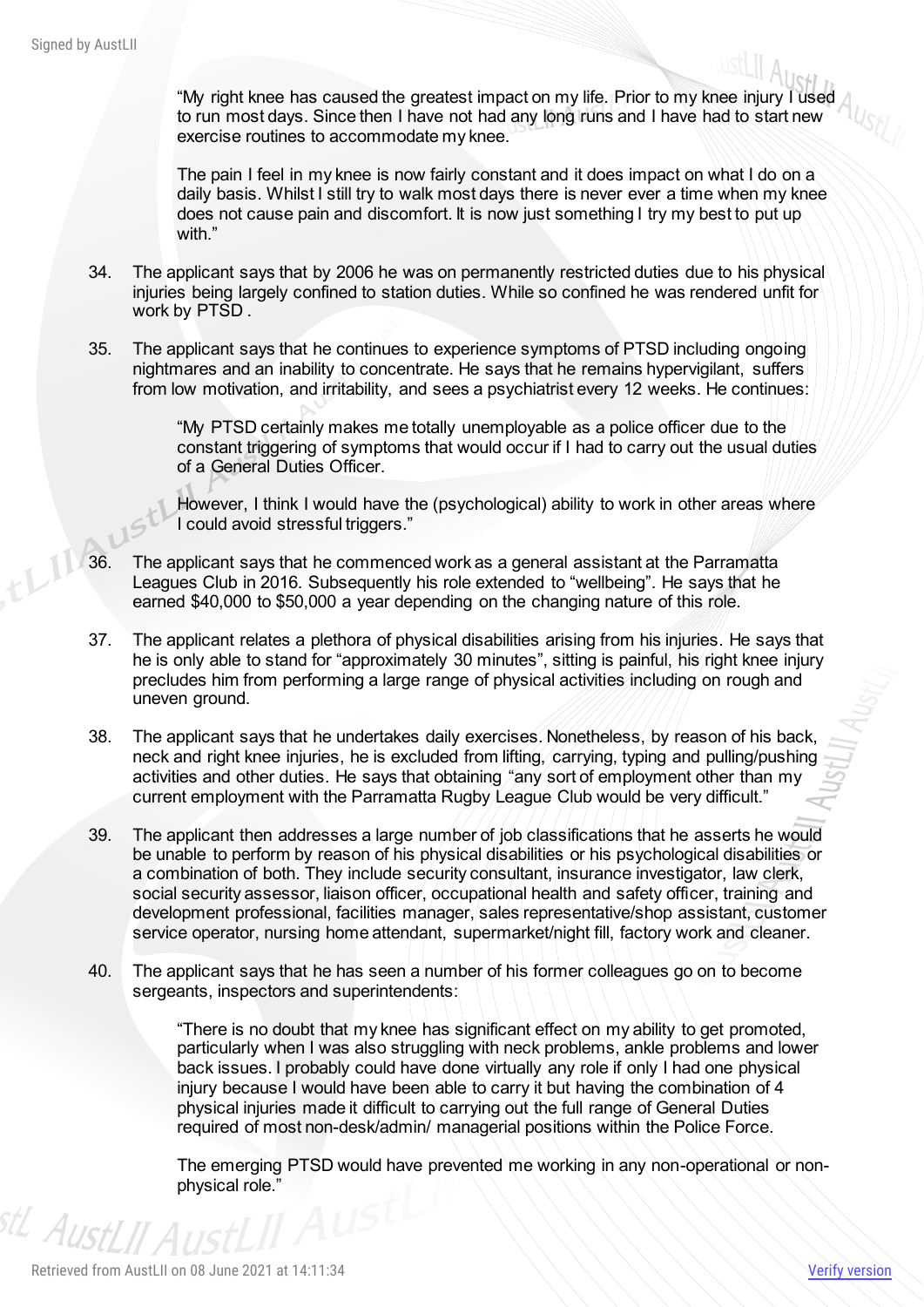41. The applicant says that he would have "aced the sergeant's exam" and would have proceeded to postings as sergeant by 2010 "at the absolute latest" He continues:

"I am very confident that within 4-5 years' experience under my belt as a detective sergeant I would have been eligible for promotion to detective inspector".

The applicant opines that he has no doubt that he would have been able to secure one of the many increased positions as detective inspector by 2014/2015/2016 "at the absolute latest".

42. The applicant also addresses a report of Dr Anderson, an occupational physician qualified by his solicitor, dated 1 September 2020. Contrary to the opinion of Dr Anderson, he states that he would not be able to work in a full-time administrative position because his back would not cope with a lot of sitting. He states that he would not be able to resume work in the plumbing industry in a managerial role as he had not worked in the industry for 25 years. He continues:

> "Working in admin full-time, with absolutely no pulling, pushing, bending, twisting or lifting, really is a bit of a pipedream. Not only would I have a lot of trouble with my back, sitting all day, and my neck typing all day or sitting on the phone all day but my knee really doesn't cope with sitting down holding my knee in a flexed position for too long".

- 43. He says that if his employer at the time, Parramatta Football Club offered him an administrative role, he would not be able to do it. He states that even if he received compensation for his physical injuries he would still be "well short of the earnings he would have made if I had been able to stay in the police force".
- 44. By his statement dated 11 March 2021, the applicant states that he obtained employment with the Ajuga School operated by the NSW Department of Education in January 2021. He states that he was offered a commencing salary of \$88,889 per year based on a 35-hour week. He continues:

"The combination of walking around on my injured knee every day and the difficulties which PTSD brings combine .... that I really don't feel comfortable working more than 4 days per week".

- 45. He says, after being offered the job he spoke to the Headmaster at Ajuga and agreed that he would work 4 days each week. This translates into a weekly income of \$1,366.93. He says the job is not a "particularly physical one" and he is able to sit and move around when the need arises.
- 46. By a supplementary statement dated 7 April 2021, he says that in the financial year ending 30 June 2021 his earnings excluding a redundancy payment paid to him by the Parramatta Football Club would amount to \$52,645.86 comprising \$22,573.40 from the Parramatta Football Club and \$30,072.46 from the Ajuga School.
- 47. The applicant says that "it is my firm conviction" that he would have been promoted to sergeant no later than 1 July 2010 and to inspector no later than 1 July 2015, if he had not suffered injuries in the employ of the respondent.

#### **Chief Inspector Scott Glynn**

48. Inspector Glynn joined the respondent in 1995. He is a friend and work colleague of the applicant. He successfully gained promotion to sergeant in 2004, to senior sergeant in 2007 and to inspector in 2009. He states:

> "I am well aware of the requirements to become promoted to sergeant, senior sergeant and that of inspector."

<sup>stL</sup> AustLII Aust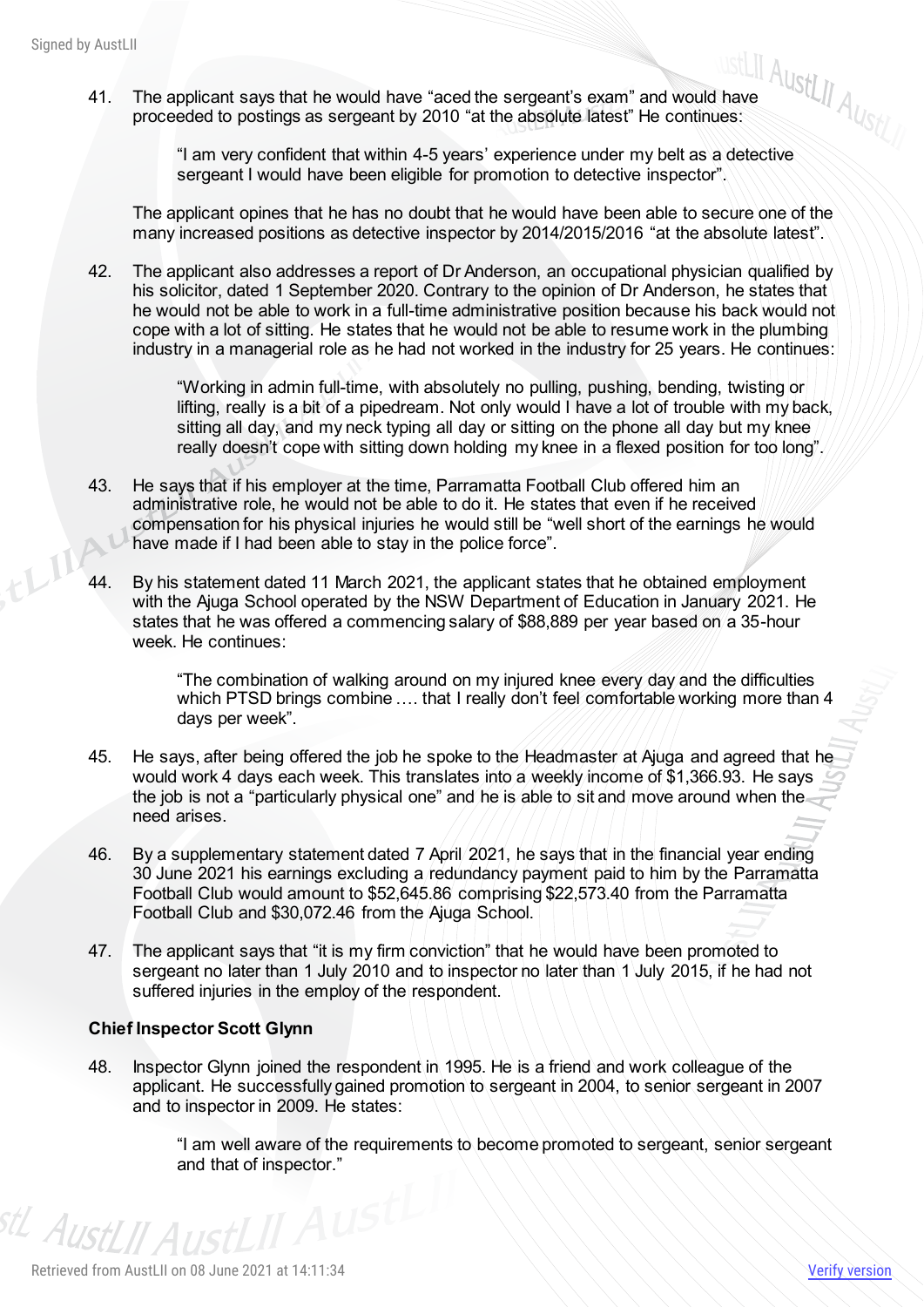AustLII<br>49. Inspector Glynn states that he worked with the applicant for a period of 5 years at the WOLLI Ally Merrylands Police Station and formed the view that the applicant was extremely capable and had the "skills, ability and temperament to move into a leadership role". He continues:

> "In my professional opinion Jason had the maturity and experience to perform the role of sergeant or even inspector within the NSW Police.

It is my opinion that Jason would most likely have been able to obtain the rank of sergeant by about 2008 at the latest if he hadn't suffered a combination of a serious knee injury and then PTSD. I am confident in saying this as promotion was something that we had discussed on a regular basis. Jason, while focused on progressing through the ranks wished to prove himself in his chosen career path in the specialist area of criminal investigation and the tactical operations unit, before seeking to promote himself into a management position.

It is my opinion that after approximately 5 years in the role as sergeant he likely would have been able to seek promotion to the rank of inspector."

50. Inspector Glynn also states that with the exception of commissioned officers it is the almost unvarying experience for police officers to receive 10% above their salary from a combination of overtime, shift penalties and other activities.

#### **Simon Last**

51. Simon Last is a detective sergeant who joined the respondent in 1996. He applied and was promoted to detective sergeant in 2012. He states:

> "The promotion process involved a computer-based examination, a written application process. If your application was successful, you would proceed to an assessment phase where you were judged on several different tasks associated with the role of a sergeant. From this you were given a score from the entire promotion process being ranked on to a list of other officers seeking promotion."

52. Sergeant Last states that he worked with the applicant at the Merrylands Police Station between 1997 and 2000 and at Castle Hill Detectives between 2006 to 2009. He considered him a competent and capable police officer. He continues:

> "In my professional opinion Jason had the maturity, leadership skills and experience to perform the role of sergeant or even inspector in the NSW Police.

> I am confident that Jason would have been promoted to the rank of sergeant by about 2010 at the latest, if he hadn't suffered a combination of a serious knee injury and then PTSD."

- 53. He says that his assessment of the applicant's knee injury was that it would have been sufficient by itself to prevent the applicant from carrying out operational roles for the respondent. That meant that he would have been unable to continue with the Tactical Operations Unit or State Protection Group after that.
- 54. Sergeant Last also states that:

"Every single police officer that has any sort of ambition can usually earn another 10% on top of their later salary from a combination of shift penalties, a reasonably basic amount of overtime, doing special events … or other events or activities".

<sup>stL</sup> AustLII AustLII Austl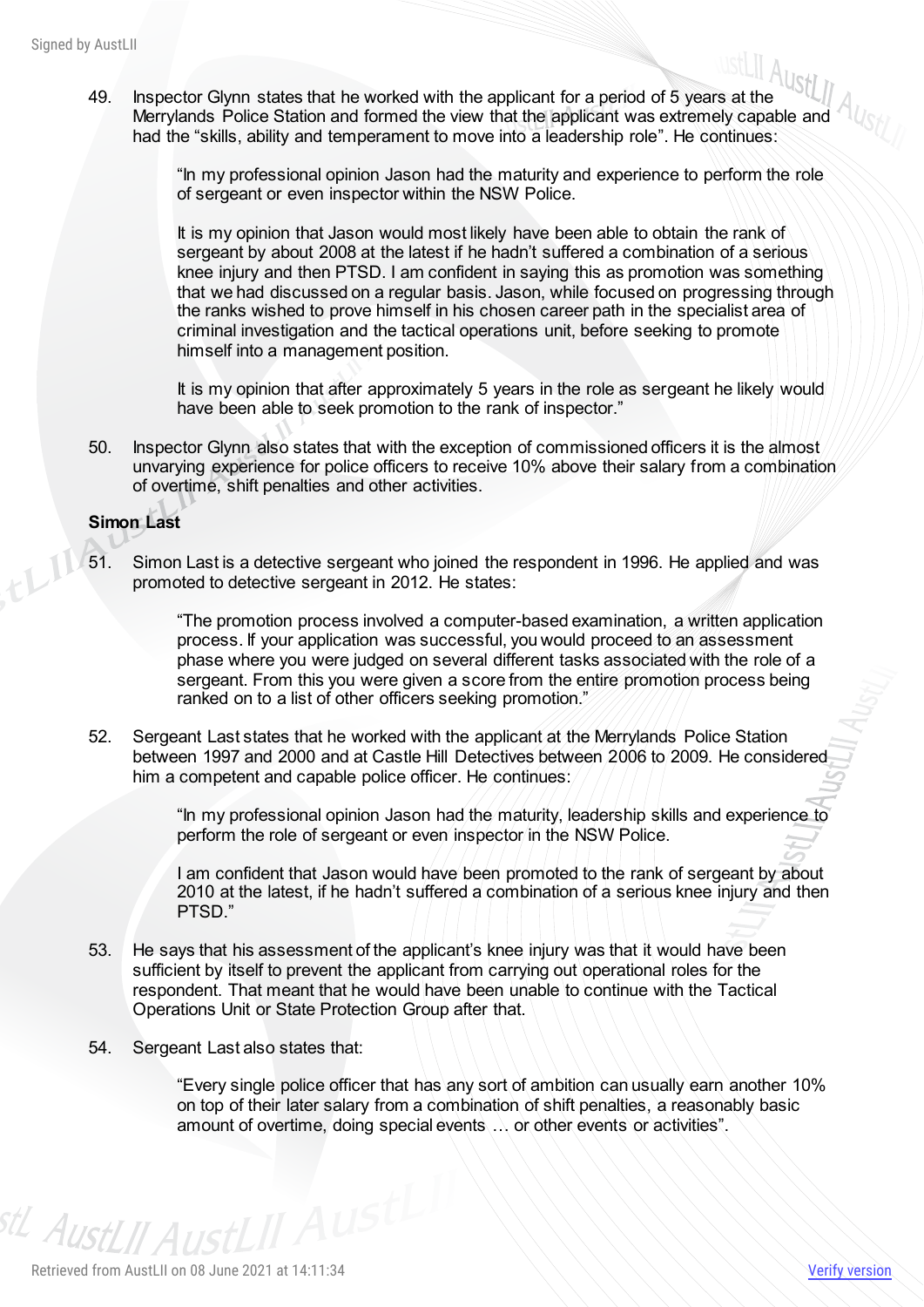#### **Kevin Fitzgerald**

- AustLII<br>**Kevin Fitzgerald**<br>55. Mr Fitzgerald is also a work colleague of the applicant. He joined the police force in August<br>15. Mr Fitzgerald is also a work colleague of the applicant. He joined the police force in Augus 1975 and retired in September 2010. He applied for promotion in 1990 to the position of detective sergeant. He says that he retired in 2010 as a detective sergeant with over 35 years overall police experience.
- 56. Mr Fitzgerald said that he also observed the applicant to be a high performing officer with significant investigative and interpersonal skills. He states that he was a more than competent and capable police officer. He continues:

"In my professional opinion Jason had the maturity and experience to perform the role of sergeant or even above had he continued his service with the NSW Police. His qualifications and experience placed him in an enviable position where few would have been in the position to display greater merit in a competitive field."

57. He says that he has no doubt that the applicant would have attained the rank of sergeant had he been injury-free. He says that he is aware that the applicant's knee injury was serious enough for him to be taken off active duty and confined to station duties during the time that he supervised him. He says that he does not know whether that information is correct but, if it is, the knee injury would have been sufficient to prevent the applicant from carrying out operational roles within the police force.

#### **Matt Browne**

- 58. Mr Browne is a retired senior constable of police. He joined the respondent in 1997 and resigned from the police force in 2011.
- 59. Mr Browne worked with the applicant at the Holroyd Local Area Command and at the State Protection Group for many periods. He says the applicant had high rates of arrest, high rates of conviction and "Street Smarts":

"In my professional opinion Jason had what it takes to be promoted to sergeant had he continued his service with the NSW Police.

He had good communication skills, was well respected by his superior officers and well-liked within the various commands.

I believe Jason had the skills and qualities to be promoted to detective sergeant, if not detective inspector."

**60.** He expressed the opinion that the applicant would have easily been able to pass the sergeant's exam. He also says that the non-commissioned police officers generally earned 10% above the award rate.

#### **DISCUSSION AND FINDINGS**

- 61. As the applicant's entitlement to compensation in respect of his physical injuries is for partial incapacity, it is to be assessed in accordance with the weekly payment's provisions of the 1987 Act as enacted immediately before the introduction of the new weekly payments regime by the *Workers Compensation Legislation Amendment Act 2012*. At that time, s 40 was as follows:
- "(1) **Entitlement** The weekly payment of compensation to an injured worker in respect of any period of partial incapacity for work is to be an amount not exceeding the reduction in the worker's weekly earnings, but is to bear such relation to the amount of that reduction as may appear proper in the circumstances of the case. <sup>stL</sup> AustLII A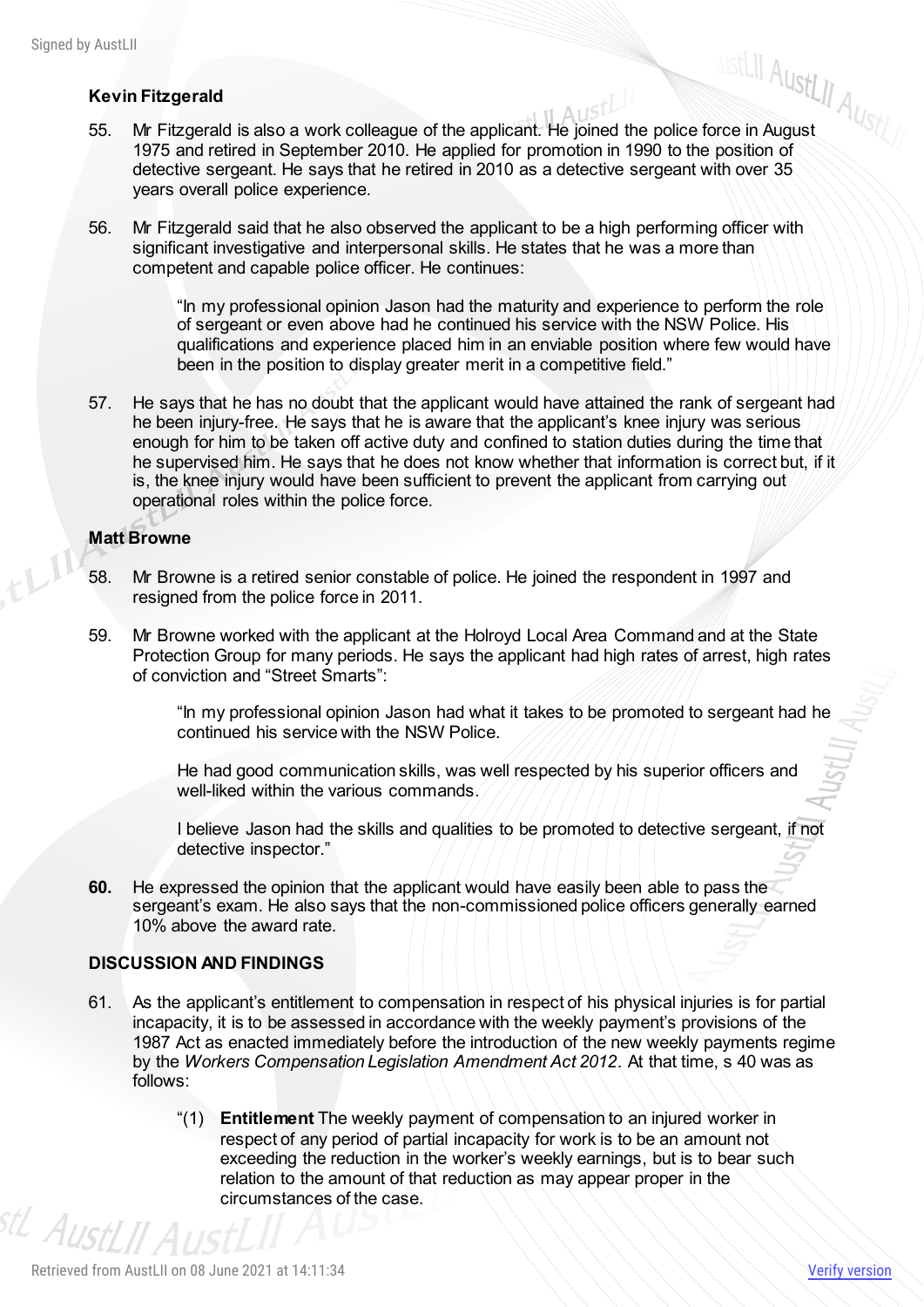#### **Note—**

Note—<br>Section 35 limits the maximum weekly payment of compensation under this section.

#### (2) **Calculation of reduction in earnings of worker—general**

The reduction in the worker's weekly earnings is (except as provided by this section) the difference between:

(a) the weekly amount which the worker would probably have been earning as a worker but for the injury and had the worker continued to be employed in the same or some comparable employment, and

 $A15<sup>t</sup>$ 

(b) the average weekly amount that the worker is earning or would be able to earn in some suitable employment, from time to time after the injury.

#### **Note—**

The difference between (a) and (b) is the maximum amount of compensation payable to the worker. It is not a limit on the combined total of compensation and earnings."

#### **Two awards**

62. In *Cordina Chicken*, Deputy President Roche discussed the circumstances in which a worker is entitled to two awards of weekly compensation against the one employer and how a member of the Commission should ascertain the compensation in such a case. After an extensive survey of the case law in NSW and in the United Kingdom, including an analysis of *Bieglemann v Eglo Engineering Pty Ltd* [1979] 2 NSWLR 522 *(Bieglemann)*, *Sydney City Council v Ince* (1989) 16 NSWLR 690 *(Ince)* and *Holmes v Civil & Civic Pty Ltd* (1972) SR (NSW) 583 *(Holmes)*, the Deputy President stated at [59] and [60] the following:

"The effect of the above authorities may be summarised as follows:

- (a) a worker who has received two injuries that have resulted in two separate and distinct incapacities may, in the appropriate case, supported by relevant evidence, recover two concurrent awards of weekly compensation regardless of whether the second injury has resulted in total or partial incapacity (*Doudie*, *Holmes* and *Ince*);
- (b) the two injuries do not have to be received with different employers in order for the worker to be entitled to two awards (*Ince* at 701D and *Holmes* at 592);
- (c) whilst a finding of a total incapacity, subsequent to a finding of partial incapacity, will not eliminate the liability for the initial partial incapacity, the calculation of compensation payable under section 40 for the initial partial incapacity calls for the application of the discretion in section 40(1) (*Holmes* at 592) in determining the amount of compensation that is 'proper in the circumstances of the case' (*Australian Wire Industries Pty Ltd v Nicholson* [\(1985\) 1 NSWCCR 50\).](http://classic.austlii.edu.au/cgi-bin/LawCite?cit=%281985%29%201%20NSWCCR%2050?stem=0&synonyms=0&query=title(Cordina%20)) The proper application of the discretion in such a case (where the subsequent incapacity is total) may well result in the award for the initial partial incapacity being reduced to a nominal amount because the subsequent total incapacity will have eliminated the workers ability to earn in any event. The exercise of the discretion may also be relevant in a situation where the subsequent incapacity is partial, but the precise impact on the initial partial incapacity will depend on the facts of the particular case, and
- (d) an entitlement to two awards is subject to the following limit on the quantum of compensation that may be awarded. The combined compensation under the two <sup>stL</sup> AustLII Aus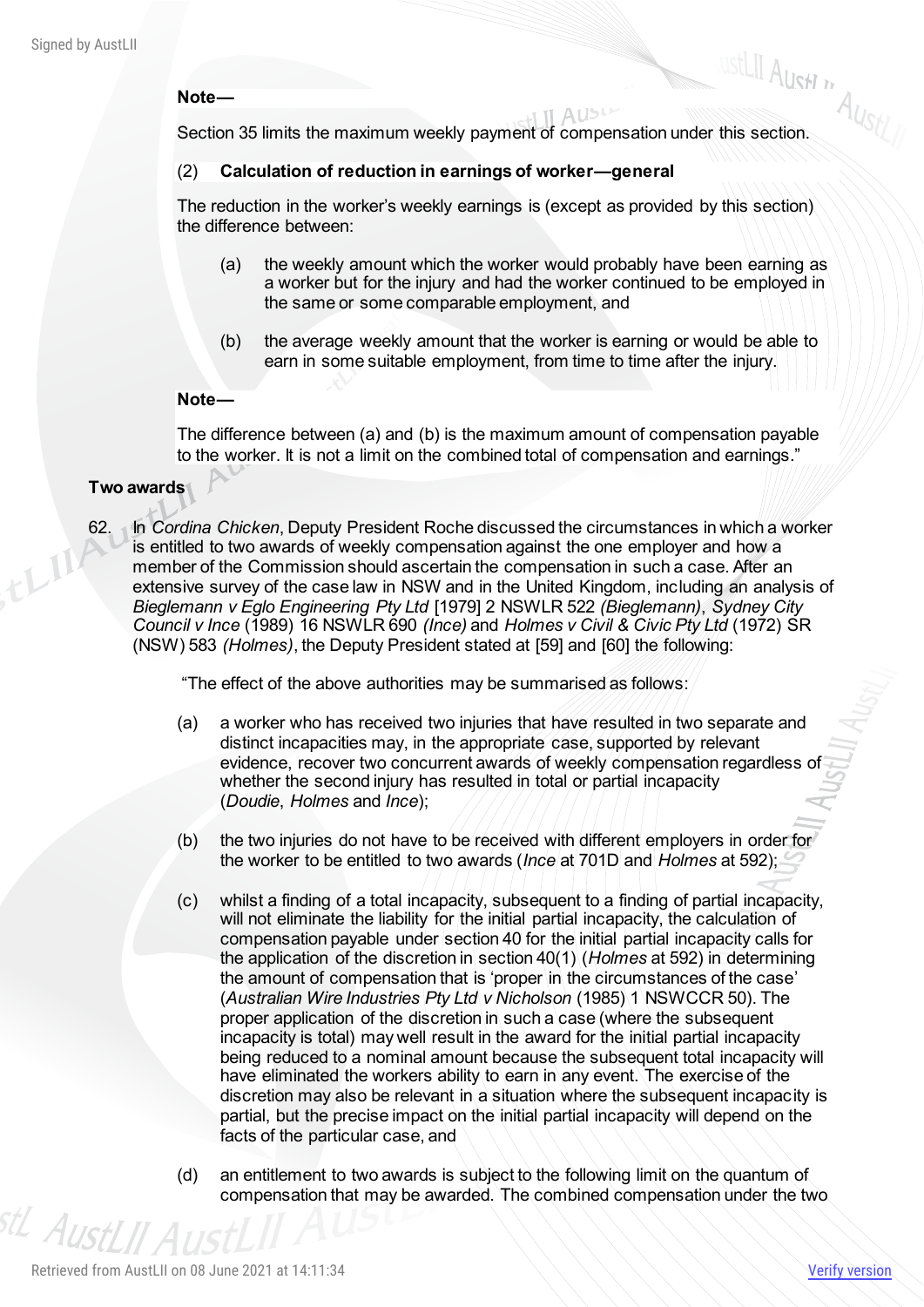awards, plus the worker's residual earning capacity, must not exceed the amount the worker would have earned had he or she remained uninjured (*Alcan Australia Ltd v Jordan* [\(1995\) 11 NSWCCR 475](http://classic.austlii.edu.au/cgi-bin/LawCite?cit=%281995%29%2011%20NSWCCR%20475?stem=0&synonyms=0&query=title(Cordina%20)) at 482E ('*Jordan*')). This does not offend section 40(5) of the 1987 Act, which restricts the compensation payable for 'any period of partial incapacity' as a result of an injury (see section 33 of the 1987 Act) but says nothing about the quantum of compensation payable in respect of multiple awards resulting from multiple injuries.

The determination of whether two injuries have resulted in separate and distinct incapacities is not done in the abstract, but is done by looking at the labour market in which the worker is working or may reasonably be expected to work or to look for work. It will be a question of fact in each case and it should not be assumed that it will be the norm for two injuries to result in two incapacities."

#### **Incapacity resulting from psychological injury**

- 63. The evidence establishes that the applicant was totally incapacitated for work by reason of his psychological injury until he commenced employment with the Parramatta Leagues Club in 2016. He was assessed by Dr Baker, a psychiatrist and Approved Medical Specialist, for the purpose of resolving a permanent impairment dispute on 18 October 2013. Dr Baker diagnosed the applicant as suffering from post-traumatic stress disorder. Dr Baker recorded that the applicant had not worked since leaving the respondent in 2010. Two different rehabilitation agencies had tried to find work for him, but he was not successful and he had been told that "he had too many symptoms to be able to work again".
- 64. Dr Baker completed a Psychiatric Impairment Rating Scale form (PIRS). In the category of Employability, he recorded:

"Mr Stewart stated that he did not participate in any voluntary work or role as he was unable to organise himself and assist as he had in the past."

Dr Baker recorded that he was "unlikely to be able to work more than 1 or 2 days, his capacity to re-train was restricted and his attendance at work would be erratic due to his psychiatric symptoms".

- 65. The applicant's employability was also diminished by his inability to perform functions in the other PIRS categories. He was unable to travel outside his local area alone. He was only able to travel to the assessment with Dr Baker with the assistance of his wife. In respect of concentration, he had "read nothing" since the cessation of his employment. He could not follow a game of NRL. He had been unable to concentrate to complete two rehabilitation attempts in the past as he found the tasks too complex.
- 66. It is unlikely, in my opinion, that the applicant would have been able to perform any real job on the open labour market given the findings of Dr Baker. While there may have been some gradual improvement in the following years, the first indication in the evidence that the applicant had a capacity to work in selected employment by reason of his psychological injury is his commencement of work with the Parramatta Eels Football Club. I have arbitrarily assigned 1July 2016 as the commencement date of that employment. I do not understand either party to suggest that the applicant was other than totally incapacitated for employment prior to that date.

#### **Probable weekly earnings but for physical injuries**

#### *Promotion*

AustLII A

67. In order to determine the applicant's probable weekly earnings but for his physical injuries for the purposes of the former s 40 of the 1987 Act, it is necessary to determine the rank he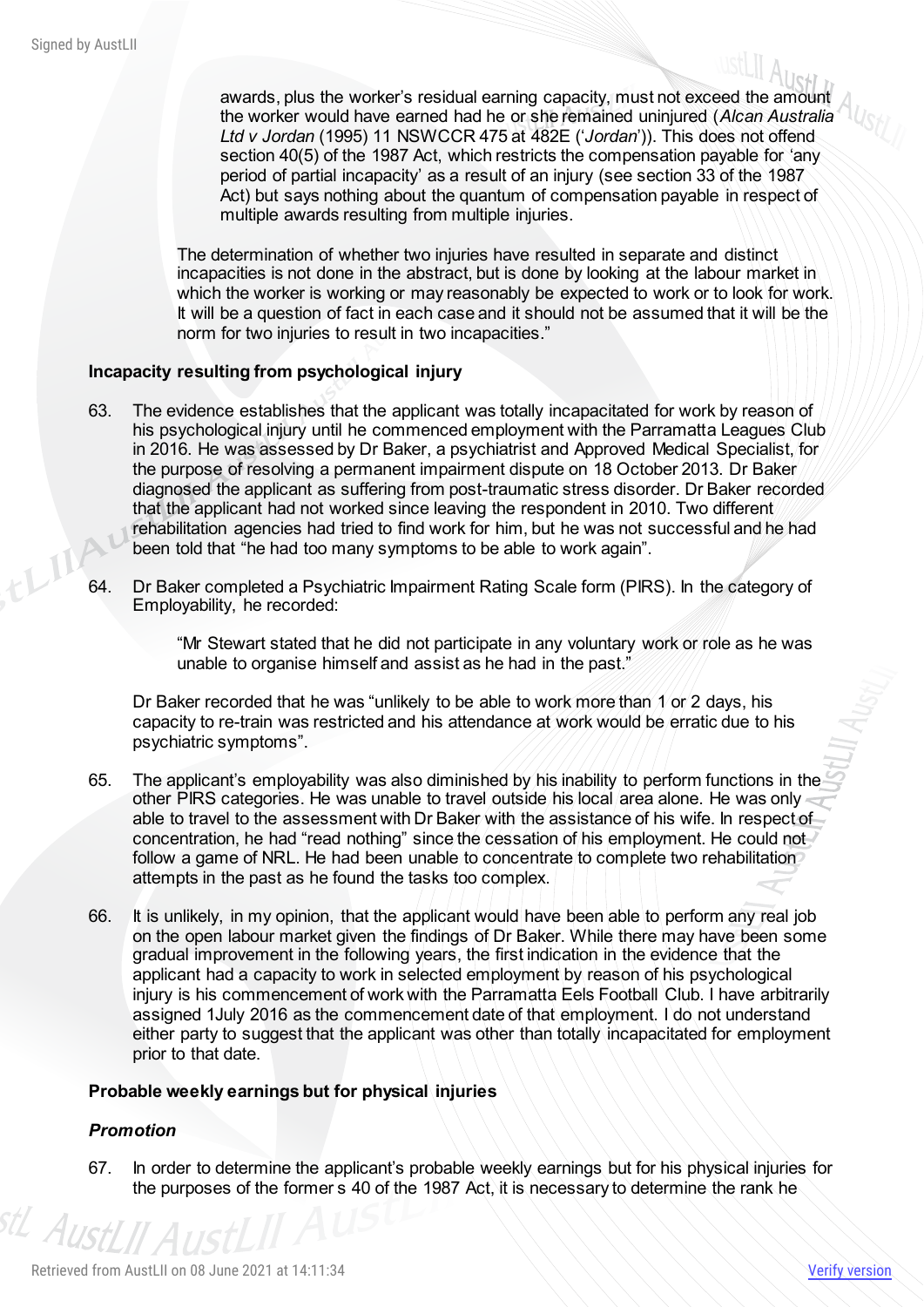would have obtained should he have remained notionally employed by the respondent after 2010.

- 68. It is unnecessary to consider all the evidence in respect of the applicant's progression from senior constable to sergeant during this period as the respondent conceded at the arbitration hearing that but for injury the applicant would have been promoted to the rank of sergeant by the date of the commencement of the claim for weekly payments in respect of physical injuries. On the evidence, that concession was properly made as there is a good deal of lay evidence from members and former members of the NSW Police Force that the applicant would have obtained the position of detective sergeant.
- 69. Chief Inspector Scott Glynn who joined the Force in 1995 expressed the opinion that the applicant had the maturity and experience to perform the role of sergeant. There is other evidence to the same effect. There is no countervailing evidence.
- 70. Evidence in respect of promotion to the role of inspector is not as persuasive. Inspector Scot Glynn states that after 5 years in the role of sergeant the applicant would "likely have been able to seek promotion to the rank of inspector". He does not state that the applicant would have been appointed to that role. The other witnesses who addressed the issue of promotion in the applicant's case do not state that the applicant would have obtained the rank of inspector, although each of them expresses confidence that he would have obtained the rank of sergeant.
- 71. While the evidence addresses the merit-based system of promotion to sergeant, there is meagre evidence on the prerequisites for appointment as an inspector. Thus, it is difficult to draw an inference that the applicant would have achieved the criteria for promotion to the rank of inspector.
	- 72. It is not evident from the evidence of Detective Sergeant Last that all sergeants progressed to the position of inspector. Detective Sergeant Last obtained his current rank in 2012. Eight years later, at the time of signing his statement, he had not progressed beyond that rank. Of course, there may be reasons other than merit why an officer does not progress. These may include lack of desire for advancement, retirement, supervening illness or simply bad luck.
	- 73. Surprisingly, the respondent has adduced no evidence at all on the issue of promotion in circumstances where it undoubtedly had access to a great deal of statistical material relevant to the prospects of an officer's promotion as well as the applicant's personnel file. It did not attempt to adduce evidence of the latter until after the conclusion of the proceedings. Its failure to adduce evidence of the former obviously makes the applicant's path to proof on the balance of probability on this issue easier. On the other hand, it is still necessary for the applicant to adduce sufficient evidence for a finding to be made on the balance of probabilities. I am not persuaded that the evidence of the applicant's lay witnesses achieves this standard.
	- 74. Certainly, the applicant states that it is his "firm conviction" that he would have been promoted to the rank of inspector no later than 2015. That is merely his opinion, however, and while an opinion may be admissible evidence in the Commission, it can have little probative value in the circumstances of this case.
	- 75. Accordingly, I am satisfied on the balance of probabilities that should he have remained in the notional employment of the respondent, the applicant would have obtained the rank of detective sergeant by 1 July 2010. He would have received the annual salary increments available progressing to the high point of this rank.

#### **Ability to earn in some suitable employment**

76. It is the applicant's evidence that his physical injuries interfere with all aspects of his life and would curtail or diminish his capacity to perform many jobs on the open labour market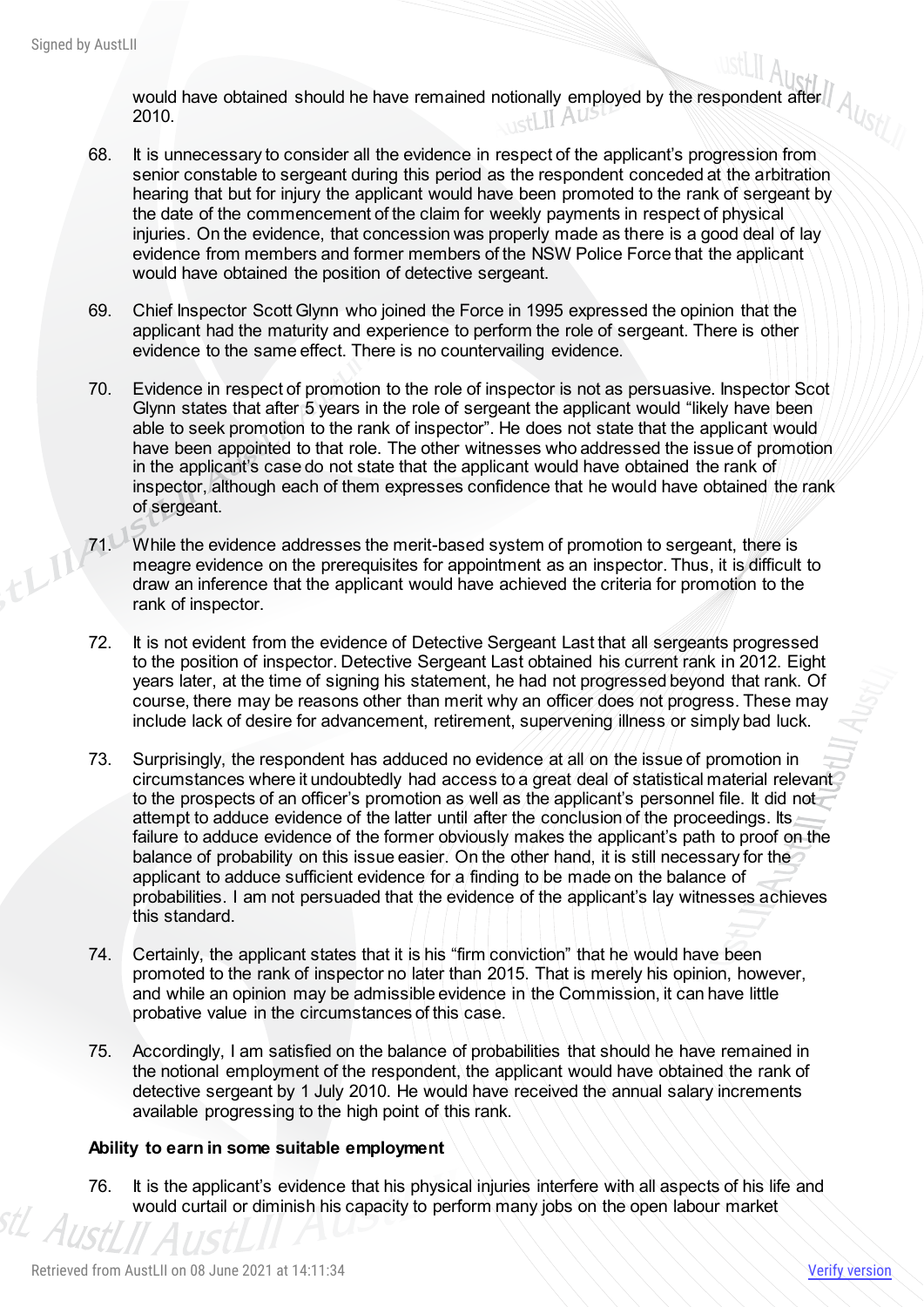thingu

including sedentary and semi-sedentary work. Curiously, given the significant complaints in respect of his spine and right knee, there is no evidence that he has sought treatment or undergone investigations in the decade since he ceased work with the respondent.

- 77. On the other hand, the applicant has entered into complying agreements with the respondent in respect of each of the body parts which it is accepted he injured in the course of his employment with the respondent. The fact of the complying agreements probably suggests a degree of permanency in respect of each of the injuries. Certainly, it is open to the Commission to draw that inference in the absence of evidence to the contrary. I should add that I do not understand the respondent to dispute that the applicant has experienced continuing symptoms in his back, neck, left ankle and right knee. In the absence of evidence on the issue, it is not open to it to contest the issue.
- 78. There seems little doubt that the applicant suffered a significant injury to his right knee in 2006. Following the injury of 16 February 2006, the applicant was referred to Dr Michael Johnson, an orthopaedic surgeon, who diagnosed an osteochondritic lesion in the medial femoral condyle. He undertook arthroscopic treatment of this lesion in the knee.
- 79. Subsequent to the surgery, the applicant saw Dr Jun Nagamori, another orthopaedic surgeon who specialises in the treatment of knee injuries, on 7 September 2006. Dr Nagamori recorded that:

"Jason's current symptoms are minimal and only noticeable after extensive exercise. He is able to perform all activities of daily living without pain and is able to sit for long periods with only minor discomfort. He is able to manage stairs with only minor difficulty and is able to jog on treadmills".

Dr Nagamori indicated that he would not consider further surgical intervention "unless his knee becomes problematic".

80. On 23 May 2008, the applicant saw Dr Raymond Wallace, an orthopaedic surgeon, at the request of his then solicitors, Taylor & Scott. Dr Wallace expressed the opinion that the applicant had suffered intra-articular chondral damage at the right knee as a result of the work injury. He expressed the opinion that it would require operative intervention in the form of arthroscopic debridement at the joint "within the next 5 years". Otherwise, his rather gloomy prognosis was that the applicant would develop premature osteoarthritic degeneration of the right knee, which would eventually necessitate a total right knee replacement. In respect of work, he said this:

> "Mr Stewart remains unfit to return to his pre-injury duties at work as a tactical operations unit police officer. He would not be fit for activities requiring repetitive bending, squatting, crouching or kneeling at his right knee, sitting or standing in one position for prolonged periods, repetitive lifting above 10 kilos, working in confined spaces, at heights or on ladders or prolonged periods of walking on uneven ground or stair climbing.

> He is currently fit to continue work at full-time light duties with due consideration given to his restrictions on his activities as detailed above."

81. On 19 November 2008, Dr Nagamori saw the applicant again at the request of his general practitioner, Dr Hung. He recorded that the applicant had returned to work "with some restriction in his activities". He recorded the following:

"He has also returned to quite high levels of physical activity including cycling up to 50km on weekends along with training and boxing. His current symptoms include activity-related aching which has changed little recently. There is occasional aching at night which may awake him. He is no longer able to push a lawnmower down an incline and has not returned to running. There is occasional medial knee pain."<br> $\frac{1}{2}$  A *i* i chi in the set of the set of the set of the set of the set of the set of the set of the set of the set of the set of the set of the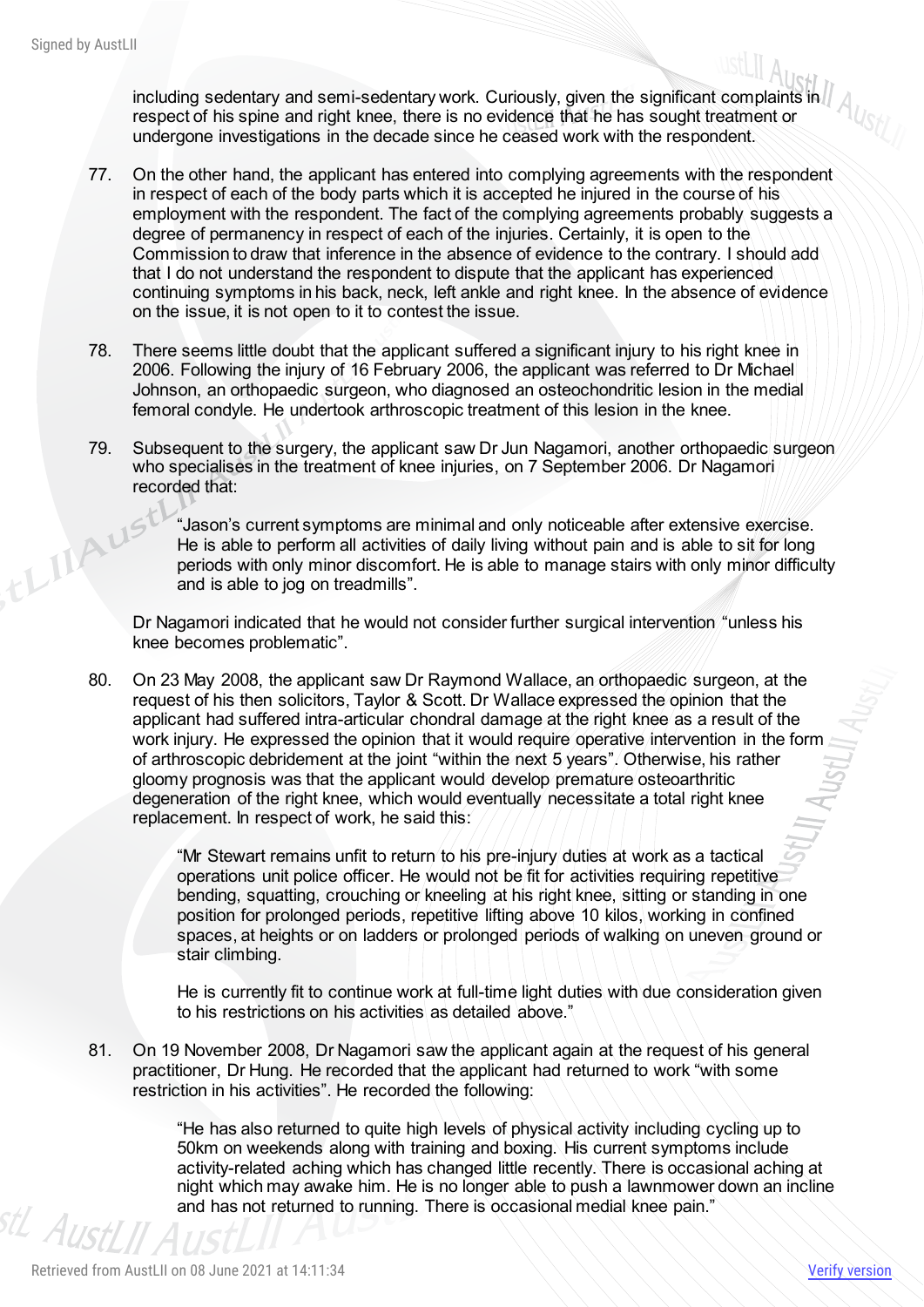On examination, Dr Nagamori found that there was no effusion and a full range of movement A at the knee. He noted that the ligaments were stable and quadriceps bulk was excellent. He elicited some patellofemoral crepitus and some mild joint line tenderness.

- 82. Dr Nagamori expressed the opinion that the applicant had returned to relatively high levels of function and further chondral grafting was not likely to improve his condition. He thought that he should continue with further non-operative management. He was to review the applicant again if his level of function decreased.
- 83. There is then a significant gap in the applicant's medical record in respect of his physical injuries until 1 September 2020, when he saw Dr Tim Anderson, an occupational physician at the request of his present solicitors. The doctor had no up-to-date radiology or other investigations in respect of the applicant's injuries. On examination, he elicited complaints of pain in the applicant's neck and back, but no neurological signs to suggest disc pathology. In respect of the applicant's knee, he recorded the following:

"There was pain and tenderness over the anterior joint-line of the right knee. There was a lot of crepitus. There was no swelling or retropatellar tenderness. The ligaments were firm."

- 84. Dr Anderson thought that the applicant suffered an osteochondral defect of the knee which was "gradually deteriorating". He expressed the opinion that the applicant had suffered strains of the left ankle, cervical spine, and lumbar spine but offered no real explanation for the longevity of the symptoms in the applicant's spine.
- 85. In respect of capacity, he expressed the following opinion:

"Mr Stewart is very definitely not fit for physically arduous activities of the type he was doing in the State Protection Group. He would, however, be quite easily fit to work on normal hours in an office-based setting, provided he had the opportunity of altering his postural position as he felt the need."

86. He expanded on this opinion in answer to a series of questions posed by the solicitors. He responded that the applicant could not run, chase and wrestle with felons and his ability to move rapidly on his feet was compromised by his right knee and left ankle injuries. He continued:

> "Nevertheless, he would (quite easily) be able to work in an administrative field. This could easily have been for the police or any other organisation. The only proviso for this would be that he should have the opportunity of being able to alter his postural position whenever he felt the need".

87. In conclusion, Dr Anderson expressed the following opinion:

"The only restrictions are to avoid any occupation which necessitates heavy lifting, frequent lifting, holding himself in a fixed postural position, pulling, pushing, frequent bending and twisting. If these factors are avoided (in other words, if he is working in an office-based occupation), then he would be able to work on full-hours of the day and full days of the week provided he has the opportunity of altering his postural position as he feels the need."

As the applicant did not earn between 2010 and 2016, It is necessary for the Commission to make findings on the balance of probabilities as to the applicant's theoretical career path assuming he had not suffered a psychiatric injury. This is not a case where it is appropriate to look to the applicant's actual earnings in assessing the worker's post injury earning capacity. As Kirby P (Sheller and Handley J JA agreeing) said in *J C Ludowici & Sons Ltd v J C Ludowici & Sons Ltd*  v *Cutri* 1992 8 NSWCCR 219 (28 May 1992) at 236:

AustLII Aus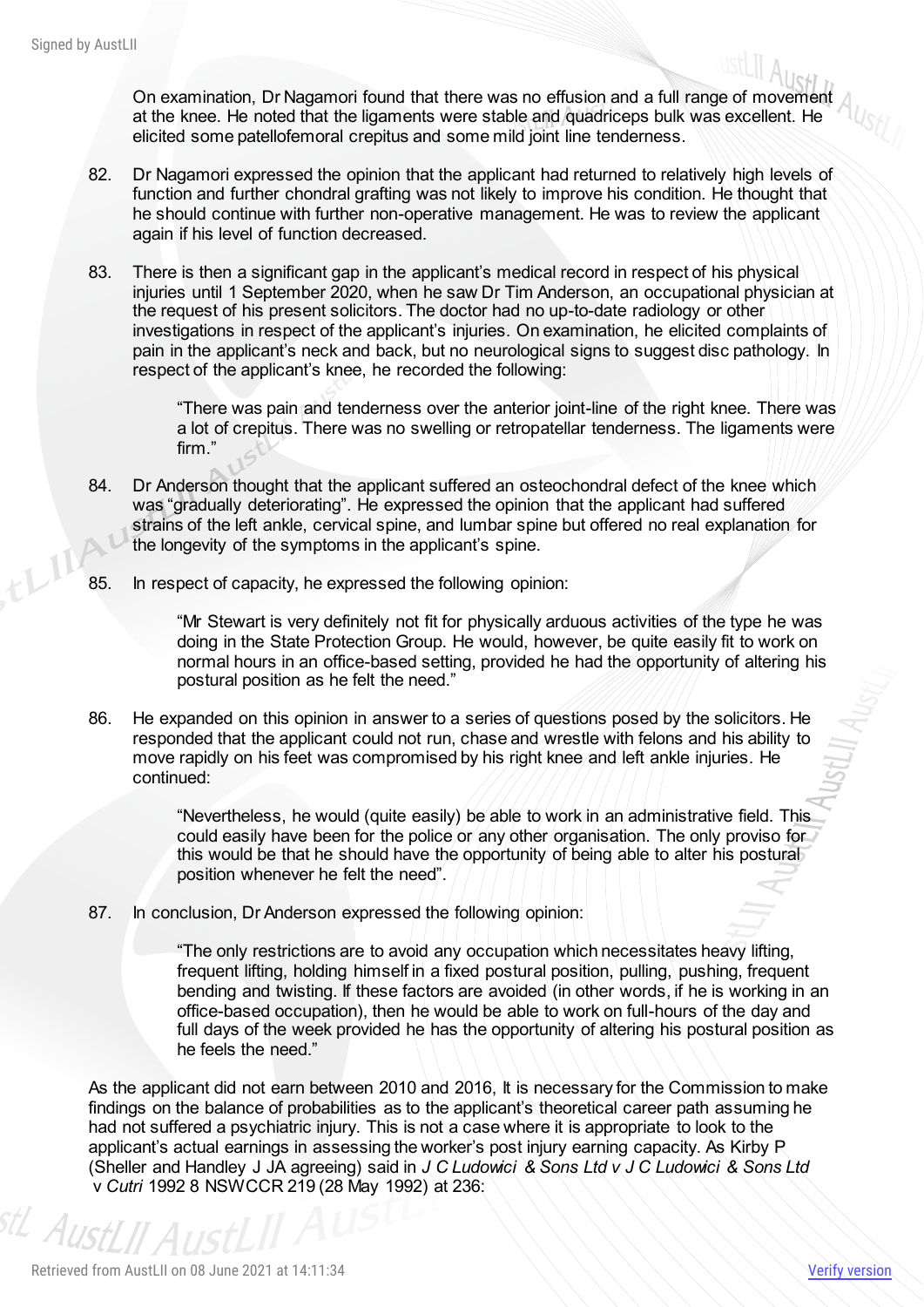"The amount that the worker 'is earning' will be the best measure of that capacity unless it is shown that what is earned is an inadequate reflection of the ability to earn. In that event only the alternative measure is substituted."

- 88. The fact that the applicant did not earn at all for a period of six years is not a reflection of his diminished capacity to earn by reason of his physical injuries. His earnings thereafter reflect both his physical and his psychiatric incapacity, although for reasons that I will address below his duties at his most recent employment at the Ajuga School may be a true reflection of his physical capacity since the injury.
- 89. In the absence of any contemporaneous medical evidence or certification in respect of physical capacity, conclusions in respect of the effect of his physical injuries on his employment between 2010 and 2016 must involve a degree of speculation. It is apparent from the brief review of the specialist medical evidence above that Dr Wallace was extremely pessimistic in respect of the prognosis of the applicant's knee. He thought that it would restrict him significantly in respect of physical activities and result in the need for further operative intervention.
- 90. At least in respect of the need for treatment, the opinion of Dr Wallace does not appear to be borne out by subsequent events. Dr Nagamori expressed a guarded but more optimistic view of the applicant's prognosis. He recorded that the applicant was able to engage in a fair range of vigorous activities: a relatively "high level of function". He thought that the applicant should be reviewed if his condition deteriorated. As far as I am aware, the applicant has not sought further specialist opinion in respect of the condition of his knee.
- 91. The applicant has argued for three alternative career trajectories in his submission. First, that had he not suffered a supervening psychiatric injury, he would have ceased employment as a police officer by reason of his physical injuries and obtained employment similar in nature and remuneration that at the Parramatta Eels Football Club. Secondly, that he would have remained in the Police Force but not progressed beyond the rank of senior constable and not been able to earn above his loaded salary. The third argument involves the same assumptions but with the qualification that he would only have been able to work four days each week.
- 92. The respondent's submissions also assumed that the applicant would have ceased to be a police officer between 2010 and 2020 as it submitted that the applicant's evidence that he could only work four days each week at the Ajuga School should not be accepted and that his earnings in full-time employment were a proper reflection of his earning capacity. It was not suggested that I should project the earnings of a police constable beyond 2016 in determining what the applicant would earn in suitable employment.
- 93. There is little doubt in my mind that the applicant could have performed many of the duties of a detective constable if he had not been injured. The last report of Dr Nagamori records that the applicant was undertaking physical activities consistent with a significant physical capacity. On the other hand, it is evident that the applicant may not have been able to perform critical aspects of his role including arresting offenders where mobility is an imperative. Whether this would have resulted in a medical discharge on physical grounds is difficult to determine on the present evidence.
- 94. Guided by the submissions of the respondent, I have concluded, rather arbitrarily, that the applicant would have continued in the employ of the respondent as a largely deskbound senior constable until 30 June 2016. Thereafter, his inability to perform all aspects of police work would have resulted in his discharge or resignation. In reaching this conclusion I am adopting the approach of both parties to the applicant's theoretical employment after 2016.
- 95. The applicant asserts that he would only be able to work four days a week in semi-sedentary work. That self-assessment is not consistent with the Dr Nagamori's examination in 2008.

AustL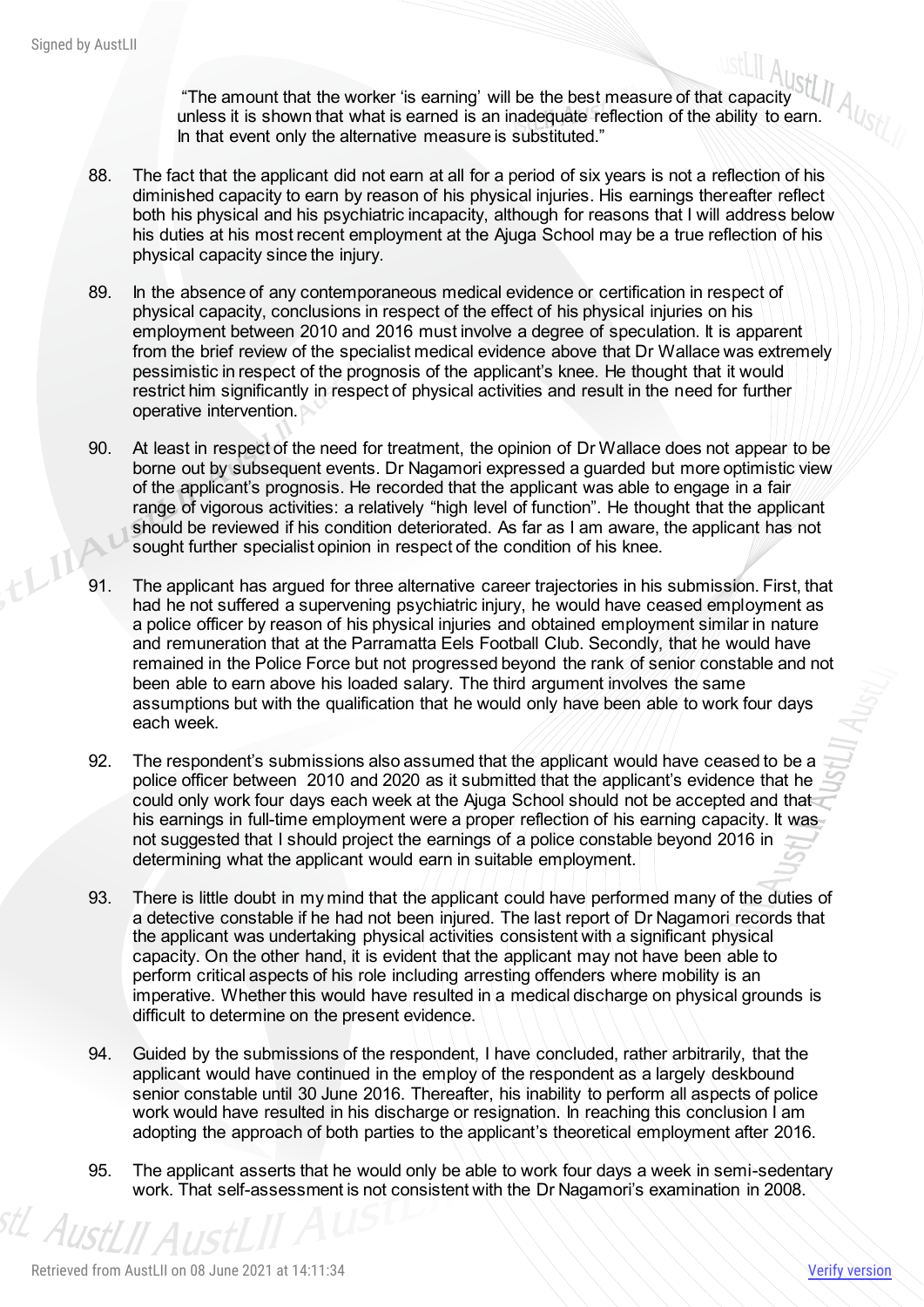More importantly, it is not consistent with the evidence of the only medical practitioner who has commented on this issue in the last decade. Dr Anderson is an occupational physician who is skilled in assessing physical capacity. I prefer his evidence on issue of the applicant's employability. In my opinion, at all material times the applicant was not precluded from working five days per week in semi-sedentary work by his physical injuries.

- 96. I do not believe that the earnings from his employment at the Parramatta Eels Football Club in 2016 properly reflect his capacity to earn by reason of his physical injuries. That employment was obtained at the time that the applicant was in the process of partial recovery from his significant psychological injury. In my opinion, the evidence suggests that the applicant's capacity from 1 July 2016 was that of a man who was capable of working in semi-sedentary work. The work the applicant subsequently obtained for the Department of Education, where the wage is commensurate with moderately complex clerical/administrative work is an appropriate reflection of his capacity to earn. The lay evidence suggests that the applicant had extensive skills in his roles as a police officer which would permit him to perform many roles within the administrative or clerical spheres in government or in the private sector. Of course, some allowance must be made to reflect differing wage rates in 2016 and the possible temporary unavailability of such work.
- 97. I appreciate that there are jobs within this category that the applicant may not be able to perform by reason of his psychiatric condition. But he receives compensation for that injury. My enquiry is to determine whether he has a discrete incapacity by reason of his physical injuries.

#### *Discretion*

- 98. At the arbitration hearing, both counsel addressed the exercise of the s 40 discretion. Mr Gaitanis argued for a swingeing reduction of the applicant's entitlement to compensation. Mr Hammond argued that it should be modest in the circumstances of the case.
- 99. During argument I put to Mr Gatanis that the applicant's entitlement to weekly compensation should be reduced by the exercise of the s 40 discretion during the total incapacity caused by his psychiatric injury but not thereafter. Mr Gatanis accepted this proposition and did not submit that the difference between the applicant's probable weekly earnings but for injury and his ability to earn should be reduced by the exercise of the discretion beyond the period of total incapacity. On rereading *Cordina Chicken,* I doubt whether the approach I suggested is correct. Nonetheless, as the respondent made no submission that the applicant's weekly payments after he found work should be reduced in the exercise of the discretion, it would be unfair to make such a reduction as the applicant has not had the opportunity to address the issue.
- 100. In my opinion, the difference between the applicant's probable weekly earnings but for injury and his ability to earn in some suitable employment by reason of his physical injury must be further reduced to reflect what is proper in the circumstances of this case for the reasons given by DP Roche in *Cordina Chicken*. The applicant's total incapacity as a result of his psychiatric injury completely eliminated his ability to work between 2010 and 2016. The determination of the applicant's probable weekly earnings and his ability to earn in this period is totally fictitious. He would not have been earning, he would not have been promoted, and he would have suffered no monetary loss by reason of his physical injury. The purpose of the discretion is to inject an element of reality into the assessment. It permits the Commission to award compensation which more readily reflects the financial "injury" sustained by the worker as a result of his incapacity.
- 101. In *Cordina Chicken* the learned Deputy President suggested that a supervening payment for total incapacity may reduce an award for partial incapacity based on an earlier injury to a nominal figure. It is difficult to envisage any circumstance which might call for a greater reduction between probable weekly earnings for injury and the earnings in suitable

<sup>stL</sup> AustLII A